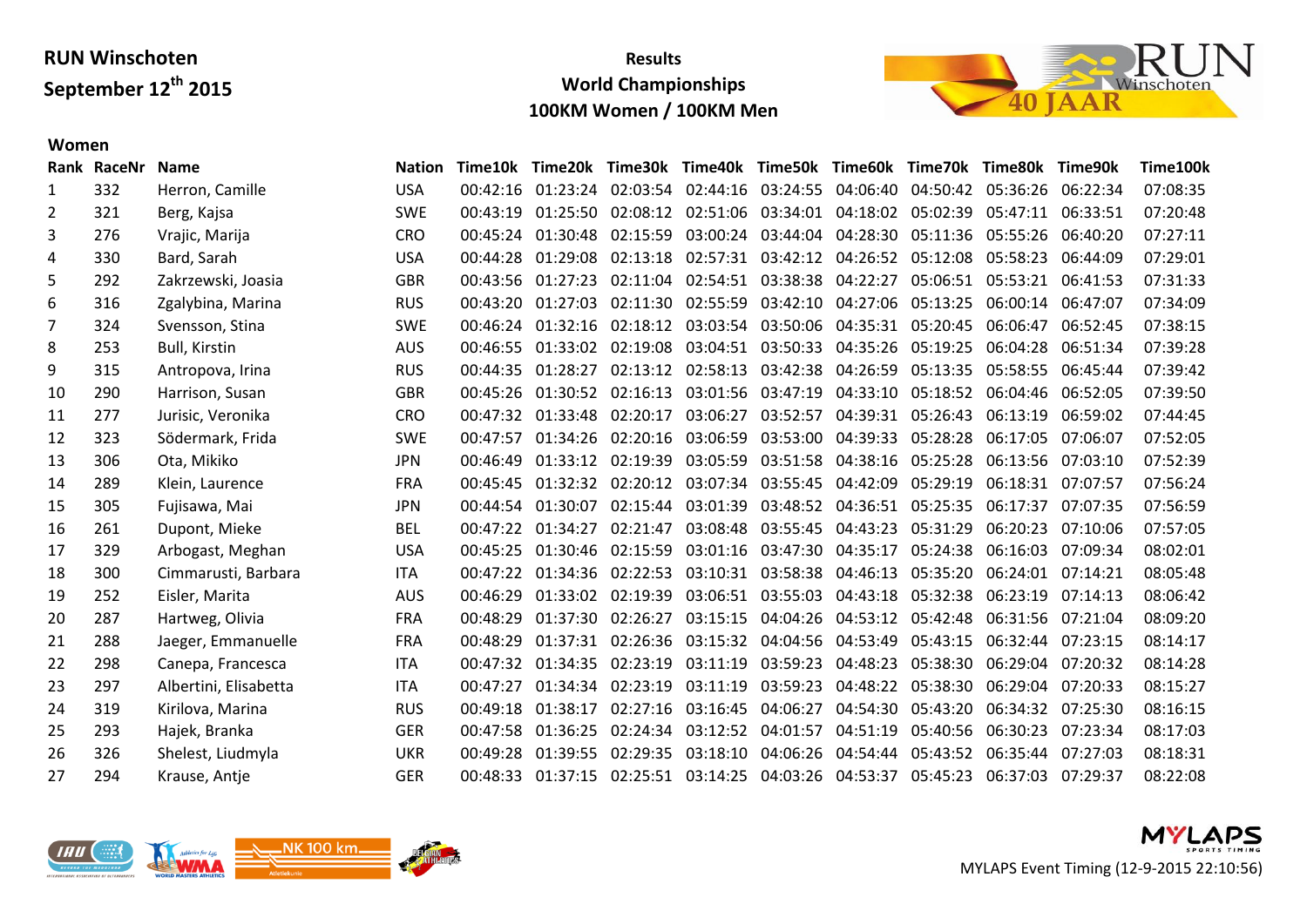## **Results World Championships 100KM Women / 100KM Men**



#### **Women**

|     | <b>Name</b>                   | <b>Nation</b> | Time10k  |          |                                                       |                                                                                                                                                                                                                                                                                                            |                                  |                                                                                                                                  |                                                                                                                                                                                                                                                                                                                                                    |                                                                                                                                                                                                                                                 |                                                                                                                                                                                                                                                                                                                                                                                                                                                                                                                                                                      | Time100k                                                                                                                                                                                                                                                                                                                                                                                                                                                               |
|-----|-------------------------------|---------------|----------|----------|-------------------------------------------------------|------------------------------------------------------------------------------------------------------------------------------------------------------------------------------------------------------------------------------------------------------------------------------------------------------------|----------------------------------|----------------------------------------------------------------------------------------------------------------------------------|----------------------------------------------------------------------------------------------------------------------------------------------------------------------------------------------------------------------------------------------------------------------------------------------------------------------------------------------------|-------------------------------------------------------------------------------------------------------------------------------------------------------------------------------------------------------------------------------------------------|----------------------------------------------------------------------------------------------------------------------------------------------------------------------------------------------------------------------------------------------------------------------------------------------------------------------------------------------------------------------------------------------------------------------------------------------------------------------------------------------------------------------------------------------------------------------|------------------------------------------------------------------------------------------------------------------------------------------------------------------------------------------------------------------------------------------------------------------------------------------------------------------------------------------------------------------------------------------------------------------------------------------------------------------------|
| 278 | Orlic, Antonija               | <b>CRO</b>    |          |          |                                                       |                                                                                                                                                                                                                                                                                                            |                                  |                                                                                                                                  |                                                                                                                                                                                                                                                                                                                                                    |                                                                                                                                                                                                                                                 |                                                                                                                                                                                                                                                                                                                                                                                                                                                                                                                                                                      | 08:25:18                                                                                                                                                                                                                                                                                                                                                                                                                                                               |
| 331 | Morrison, Justine             | <b>USA</b>    |          |          |                                                       |                                                                                                                                                                                                                                                                                                            |                                  | 04:57:03                                                                                                                         | 05:48:58                                                                                                                                                                                                                                                                                                                                           |                                                                                                                                                                                                                                                 |                                                                                                                                                                                                                                                                                                                                                                                                                                                                                                                                                                      | 08:29:15                                                                                                                                                                                                                                                                                                                                                                                                                                                               |
| 256 | Oborne, Jodie                 | <b>AUS</b>    |          |          |                                                       |                                                                                                                                                                                                                                                                                                            |                                  |                                                                                                                                  |                                                                                                                                                                                                                                                                                                                                                    |                                                                                                                                                                                                                                                 |                                                                                                                                                                                                                                                                                                                                                                                                                                                                                                                                                                      | 08:34:45                                                                                                                                                                                                                                                                                                                                                                                                                                                               |
| 317 | Pankovskaya, Irina            | <b>RUS</b>    |          |          |                                                       |                                                                                                                                                                                                                                                                                                            |                                  |                                                                                                                                  | 06:02:25                                                                                                                                                                                                                                                                                                                                           |                                                                                                                                                                                                                                                 | 07:49:51                                                                                                                                                                                                                                                                                                                                                                                                                                                                                                                                                             | 08:40:48                                                                                                                                                                                                                                                                                                                                                                                                                                                               |
| 325 | Tarasova, Yuliia              | <b>UKR</b>    | 00:50:09 | 01:39:55 |                                                       |                                                                                                                                                                                                                                                                                                            |                                  |                                                                                                                                  | 05:55:52                                                                                                                                                                                                                                                                                                                                           |                                                                                                                                                                                                                                                 |                                                                                                                                                                                                                                                                                                                                                                                                                                                                                                                                                                      | 08:42:30                                                                                                                                                                                                                                                                                                                                                                                                                                                               |
| 258 | Bendl-Tschiedel, Carola       | <b>AUT</b>    |          |          |                                                       |                                                                                                                                                                                                                                                                                                            |                                  | 05:08:09                                                                                                                         | 06:02:27                                                                                                                                                                                                                                                                                                                                           |                                                                                                                                                                                                                                                 |                                                                                                                                                                                                                                                                                                                                                                                                                                                                                                                                                                      | 08:49:08                                                                                                                                                                                                                                                                                                                                                                                                                                                               |
| 301 | Pitonzo, Cristina             | <b>ITA</b>    | 00:48:28 |          |                                                       |                                                                                                                                                                                                                                                                                                            |                                  |                                                                                                                                  |                                                                                                                                                                                                                                                                                                                                                    |                                                                                                                                                                                                                                                 |                                                                                                                                                                                                                                                                                                                                                                                                                                                                                                                                                                      | 08:52:42                                                                                                                                                                                                                                                                                                                                                                                                                                                               |
| 254 | Wynd, Nikki                   | <b>AUS</b>    | 00:49:29 |          | 02:27:17                                              |                                                                                                                                                                                                                                                                                                            |                                  |                                                                                                                                  |                                                                                                                                                                                                                                                                                                                                                    |                                                                                                                                                                                                                                                 |                                                                                                                                                                                                                                                                                                                                                                                                                                                                                                                                                                      | 08:55:26                                                                                                                                                                                                                                                                                                                                                                                                                                                               |
| 262 | Rogiers, Katrien              | <b>BEL</b>    |          |          |                                                       |                                                                                                                                                                                                                                                                                                            |                                  |                                                                                                                                  |                                                                                                                                                                                                                                                                                                                                                    |                                                                                                                                                                                                                                                 |                                                                                                                                                                                                                                                                                                                                                                                                                                                                                                                                                                      | 09:06:45                                                                                                                                                                                                                                                                                                                                                                                                                                                               |
| 280 | Gruberova, Marketa            | <b>CZE</b>    |          |          |                                                       |                                                                                                                                                                                                                                                                                                            |                                  |                                                                                                                                  |                                                                                                                                                                                                                                                                                                                                                    |                                                                                                                                                                                                                                                 |                                                                                                                                                                                                                                                                                                                                                                                                                                                                                                                                                                      | 09:09:20                                                                                                                                                                                                                                                                                                                                                                                                                                                               |
| 274 | Leskien, Lisa                 | CAN           | 00:50:29 | 01:40:13 |                                                       |                                                                                                                                                                                                                                                                                                            |                                  | 05:15:13                                                                                                                         |                                                                                                                                                                                                                                                                                                                                                    |                                                                                                                                                                                                                                                 |                                                                                                                                                                                                                                                                                                                                                                                                                                                                                                                                                                      | 09:10:35                                                                                                                                                                                                                                                                                                                                                                                                                                                               |
| 250 | Dierx, Wilma                  | <b>NED</b>    | 00:51:49 |          |                                                       |                                                                                                                                                                                                                                                                                                            |                                  | 05:18:27                                                                                                                         |                                                                                                                                                                                                                                                                                                                                                    |                                                                                                                                                                                                                                                 |                                                                                                                                                                                                                                                                                                                                                                                                                                                                                                                                                                      | 09:17:51                                                                                                                                                                                                                                                                                                                                                                                                                                                               |
| 295 | Mallmann, Barbara             | <b>GER</b>    | 00:49:28 |          |                                                       |                                                                                                                                                                                                                                                                                                            |                                  |                                                                                                                                  |                                                                                                                                                                                                                                                                                                                                                    |                                                                                                                                                                                                                                                 |                                                                                                                                                                                                                                                                                                                                                                                                                                                                                                                                                                      | 09:25:17                                                                                                                                                                                                                                                                                                                                                                                                                                                               |
| 273 | Scholz, Tory                  | <b>CAN</b>    |          |          |                                                       |                                                                                                                                                                                                                                                                                                            |                                  |                                                                                                                                  |                                                                                                                                                                                                                                                                                                                                                    |                                                                                                                                                                                                                                                 |                                                                                                                                                                                                                                                                                                                                                                                                                                                                                                                                                                      | 09:36:59                                                                                                                                                                                                                                                                                                                                                                                                                                                               |
| 281 | Gecova, Tereza                | <b>CZE</b>    |          |          |                                                       |                                                                                                                                                                                                                                                                                                            |                                  |                                                                                                                                  |                                                                                                                                                                                                                                                                                                                                                    |                                                                                                                                                                                                                                                 |                                                                                                                                                                                                                                                                                                                                                                                                                                                                                                                                                                      | 09:37:44                                                                                                                                                                                                                                                                                                                                                                                                                                                               |
| 268 | Ferreira Souto, Maria Claudia | <b>BRA</b>    | 00:50:03 | 01:40:45 |                                                       |                                                                                                                                                                                                                                                                                                            | 04:23:09                         | 05:22:53                                                                                                                         |                                                                                                                                                                                                                                                                                                                                                    |                                                                                                                                                                                                                                                 | 08:34:23                                                                                                                                                                                                                                                                                                                                                                                                                                                                                                                                                             | 09:39:16                                                                                                                                                                                                                                                                                                                                                                                                                                                               |
| 266 | Simas, Debora Aparecida       | <b>BRA</b>    | 00:50:03 |          |                                                       |                                                                                                                                                                                                                                                                                                            |                                  |                                                                                                                                  |                                                                                                                                                                                                                                                                                                                                                    |                                                                                                                                                                                                                                                 | 08:34:24                                                                                                                                                                                                                                                                                                                                                                                                                                                                                                                                                             | 09:39:20                                                                                                                                                                                                                                                                                                                                                                                                                                                               |
| 263 | Janssens, Heidi               | <b>BEL</b>    |          |          |                                                       |                                                                                                                                                                                                                                                                                                            |                                  |                                                                                                                                  |                                                                                                                                                                                                                                                                                                                                                    |                                                                                                                                                                                                                                                 |                                                                                                                                                                                                                                                                                                                                                                                                                                                                                                                                                                      | 09:41:33                                                                                                                                                                                                                                                                                                                                                                                                                                                               |
| 255 | McDermott, Sonia              | <b>AUS</b>    | 00:51:39 | 01:43:57 |                                                       |                                                                                                                                                                                                                                                                                                            |                                  |                                                                                                                                  |                                                                                                                                                                                                                                                                                                                                                    | 07:39:29                                                                                                                                                                                                                                        | 08:43:30                                                                                                                                                                                                                                                                                                                                                                                                                                                                                                                                                             | 09:42:21                                                                                                                                                                                                                                                                                                                                                                                                                                                               |
| 328 | Amodio, Silvia                | <b>URU</b>    |          |          |                                                       |                                                                                                                                                                                                                                                                                                            |                                  |                                                                                                                                  |                                                                                                                                                                                                                                                                                                                                                    |                                                                                                                                                                                                                                                 | 08:42:50                                                                                                                                                                                                                                                                                                                                                                                                                                                                                                                                                             | 09:44:23                                                                                                                                                                                                                                                                                                                                                                                                                                                               |
| 312 | Tomaseviciene, Viktorija      | LTU           |          | 01:45:26 |                                                       |                                                                                                                                                                                                                                                                                                            |                                  |                                                                                                                                  |                                                                                                                                                                                                                                                                                                                                                    |                                                                                                                                                                                                                                                 |                                                                                                                                                                                                                                                                                                                                                                                                                                                                                                                                                                      | 09:51:52                                                                                                                                                                                                                                                                                                                                                                                                                                                               |
| 257 | Heiml, Alexandra              | <b>AUT</b>    | 00:51:14 |          |                                                       |                                                                                                                                                                                                                                                                                                            |                                  |                                                                                                                                  |                                                                                                                                                                                                                                                                                                                                                    |                                                                                                                                                                                                                                                 | 08:33:49                                                                                                                                                                                                                                                                                                                                                                                                                                                                                                                                                             | 09:53:57                                                                                                                                                                                                                                                                                                                                                                                                                                                               |
| 310 | Amolina, Gunta                | LAT           | 00:53:25 |          |                                                       |                                                                                                                                                                                                                                                                                                            |                                  |                                                                                                                                  |                                                                                                                                                                                                                                                                                                                                                    |                                                                                                                                                                                                                                                 | 08:59:40                                                                                                                                                                                                                                                                                                                                                                                                                                                                                                                                                             | 10:06:42                                                                                                                                                                                                                                                                                                                                                                                                                                                               |
| 350 | Marcinkevièienë, Vaiva        | LTU           | 00:59:04 | 01:56:07 |                                                       |                                                                                                                                                                                                                                                                                                            |                                  |                                                                                                                                  | 06:54:19                                                                                                                                                                                                                                                                                                                                           |                                                                                                                                                                                                                                                 |                                                                                                                                                                                                                                                                                                                                                                                                                                                                                                                                                                      | 10:14:01                                                                                                                                                                                                                                                                                                                                                                                                                                                               |
| 308 | Veipa, Dace                   | LAT           | 00:52:36 |          |                                                       |                                                                                                                                                                                                                                                                                                            |                                  | 05:49:00                                                                                                                         | 06:57:55                                                                                                                                                                                                                                                                                                                                           | 08:06:37                                                                                                                                                                                                                                        | 09:16:51                                                                                                                                                                                                                                                                                                                                                                                                                                                                                                                                                             | 10:24:54                                                                                                                                                                                                                                                                                                                                                                                                                                                               |
| 264 | Hurskaya, Tatsiana            | <b>BLR</b>    | 00:49:28 |          |                                                       |                                                                                                                                                                                                                                                                                                            |                                  | 05:53:49                                                                                                                         |                                                                                                                                                                                                                                                                                                                                                    |                                                                                                                                                                                                                                                 | 09:23:44                                                                                                                                                                                                                                                                                                                                                                                                                                                                                                                                                             | 10:36:32                                                                                                                                                                                                                                                                                                                                                                                                                                                               |
| 307 | Gong, Jongsook                | <b>KOR</b>    | 00:49:49 |          |                                                       |                                                                                                                                                                                                                                                                                                            |                                  |                                                                                                                                  |                                                                                                                                                                                                                                                                                                                                                    |                                                                                                                                                                                                                                                 |                                                                                                                                                                                                                                                                                                                                                                                                                                                                                                                                                                      | 10:47:46                                                                                                                                                                                                                                                                                                                                                                                                                                                               |
|     | Rank RaceNr                   |               |          |          | 00:49:52 01:39:37<br>00:54:57<br>00:56:00<br>00:53:00 | Time20k<br>00:47:24 01:33:58<br>00:49:18 01:38:17<br>00:51:48 01:44:48<br>01:36:47<br>01:38:21<br>00:52:42 01:44:35<br>00:50:42 01:40:59<br>01:42:51<br>01:38:55<br>01:51:01<br>00:47:52 01:36:01<br>01:40:45<br>00:52:42 01:45:33<br>01:53:13<br>01:42:52<br>01:47:17<br>01:44:44<br>01:42:12<br>01:40:26 | 02:35:29<br>02:52:53<br>02:39:22 | 02:20:18 03:07:41 04:00:17<br>02:36:05 03:26:19 04:17:07<br>02:24:50 03:13:18 04:05:27<br>03:17:01 04:08:47<br>02:32:45 03:28:27 | 02:30:11 03:20:30 04:10:53<br>02:29:35 03:20:00 04:11:36<br>05:03:47<br>02:31:51 03:24:13 04:18:13<br>02:34:34 03:26:27 04:20:06<br>02:48:51 03:45:28 04:41:57<br>02:39:58 03:34:15 04:32:13<br>02:34:34 03:26:19 04:18:53<br>03:50:44 04:49:54 05:51:53<br>03:39:32 04:42:56<br>02:38:15 03:39:04 04:44:10<br>02:39:36 03:41:35 04:44:40 05:50:19 | 05:01:30<br>02:27:16 03:16:45 04:07:58 05:00:51<br>05:03:58<br>02:29:41 03:27:22 04:26:54 05:21:08<br>02:48:31 03:47:50 04:47:14 05:47:50 06:47:09<br>02:32:44 03:28:28 04:23:09 05:22:53<br>03:27:06 04:25:40 05:34:36<br>05:33:58<br>05:12:34 | Time30k Time40k Time50k Time60k Time70k Time80k<br>00:50:28 01:40:50 02:31:03 03:20:36 04:11:15 05:00:55 05:50:41<br>05:53:00<br>05:07:22 06:04:55<br>06:04:14<br>02:36:52 03:29:38 04:23:14 05:17:58 06:14:16<br>02:33:39 03:28:06 04:25:50 05:23:45 06:21:17<br>06:14:57<br>06:20:00<br>06:29:23<br>02:26:43 03:21:39 04:20:04 05:20:51 06:23:57<br>06:25:40<br>06:25:44 07:27:09<br>02:38:32 03:31:52 04:26:26 05:23:52 06:23:41<br>06:35:03<br>05:39:34 06:39:21<br>06:37:11<br>06:14:25<br>02:42:55 03:40:26 04:43:02 05:47:10 06:51:54<br>07:56:17<br>07:04:52 | Time90k<br>06:41:48 07:33:55<br>06:40:08 07:33:28<br>06:45:51 07:40:39<br>06:58:17<br>06:50:51 07:48:49<br>06:55:22 07:53:34<br>06:58:44 07:54:56<br>07:01:16 07:58:39<br>07:11:32 08:09:26<br>07:18:24 08:16:32<br>07:17:56 08:17:37<br>07:19:20 08:18:56<br>07:27:12 08:24:27<br>07:44:12 08:40:27<br>07:27:52 08:34:26<br>07:26:58<br>07:23:50 08:28:43<br>07:40:43<br>07:42:40 08:47:05<br>07:25:21<br>07:59:52 09:06:00<br>08:17:19<br>06:57:31 08:15:58 09:32:07 |



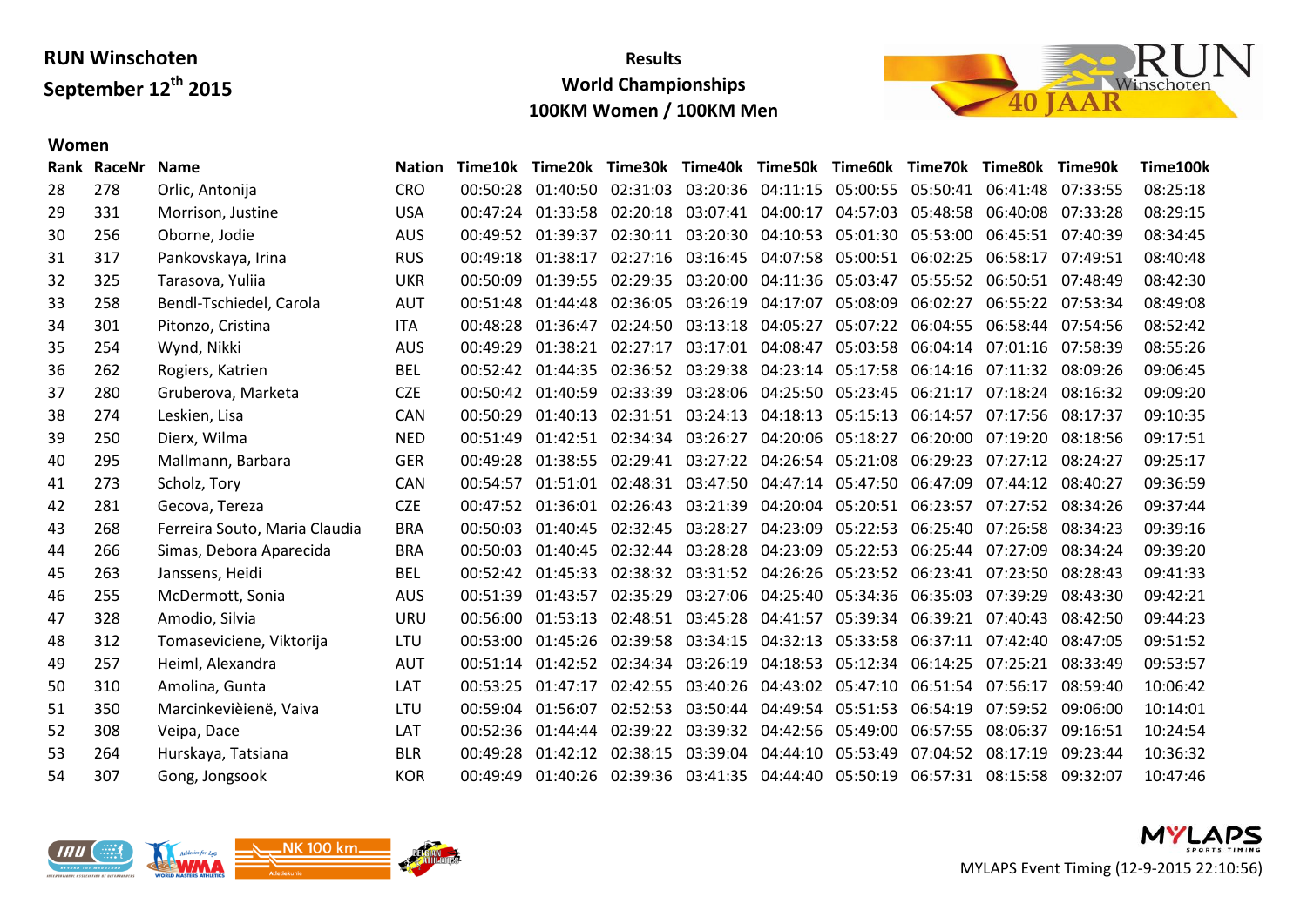**Women**

### **Results World Championships 100KM Women / 100KM Men**



#### **Rank RaceNr Name Nation Time10k Time20k Time30k Time40k Time50k Time60k Time70k Time80k Time90k Time100k** 309 Ziedina, Inga LAT 01:00:15 02:02:18 03:05:12 04:11:17 05:25:32 06:42:01 07:52:43 09:02:37 10:15:24 11:27:01 304 Katayama, Shiho JPN 00:44:38 01:29:08 02:14:08 02:59:51 03:45:04 04:31:20 05:18:46 06:07:25 06:56:49 DNF 282 Nemeckova, Martina CZE 00:57:22 01:58:40 03:04:01 04:13:21 05:29:02 06:48:59 08:12:00 09:42:51 11:08:51 DNF 327 Danyliuk, Anastasiia UKR 00:53:58 01:53:49 02:58:36 04:08:38 05:24:16 06:51:18 08:22:05 09:52:50 11:32:32 DNF 285 Dubois, Caroline FRA 00:44:35 01:28:44 02:13:46 02:58:43 03:45:16 04:32:20 05:20:19 06:09:20 DNF 291 Rush, Holly GBR 00:45:25 01:30:48 02:15:59 03:01:56 03:47:53 04:33:42 05:22:42 DNF 286 Guillou, Gwenaelle FRA 00:46:24 01:33:56 02:20:45 03:08:22 03:55:46 04:44:10 05:38:22 DNF 318 Khazova, Yliya RUS 00:44:48 01:30:08 02:15:51 03:03:14 03:53:50 04:55:04 05:58:52 DNF 303 Mochizuki, Chiyuki JPN 00:42:16 01:24:39 02:07:47 02:51:30 03:37:19 04:28:53 DNF 272 Fitzgerald, Arielle CAN 00:46:54 01:32:43 02:17:47 03:02:39 03:47:16 04:36:18 DNF 322 Sundberg, Sophia SWE 00:44:35 01:28:27 02:13:48 02:58:48 03:47:51 04:39:47 DNF 283 Sorensen, Pia Joan DEN 00:47:33 01:33:51 02:20:17 03:07:25 03:54:55 04:46:46 DNF 259 Schuster, Bernadette AUT 00:49:59 01:39:40 02:29:47 03:19:11 04:11:42 05:16:37 DNF 320 Teplych, Oxana RUS 00:46:29 01:32:24 02:18:16 03:04:50 03:54:55 DNF 296 Stöppler, Simone GER 00:48:52 01:37:31 02:27:30 03:19:30 04:15:05 DNF 311 Skipitiene, Vaiva LTU 00:56:00 01:54:38 03:00:17 04:14:16 06:50:35 DNF 275 Sustic, Nikolina CRO 00:45:24 01:30:48 02:16:34 03:12:33 DNF 333 Smith, Carolyn USA 00:49:03 01:39:37 02:34:24 03:34:12 DNF 271 Englaro, Mihaela Ivanova BUL 00:59:36

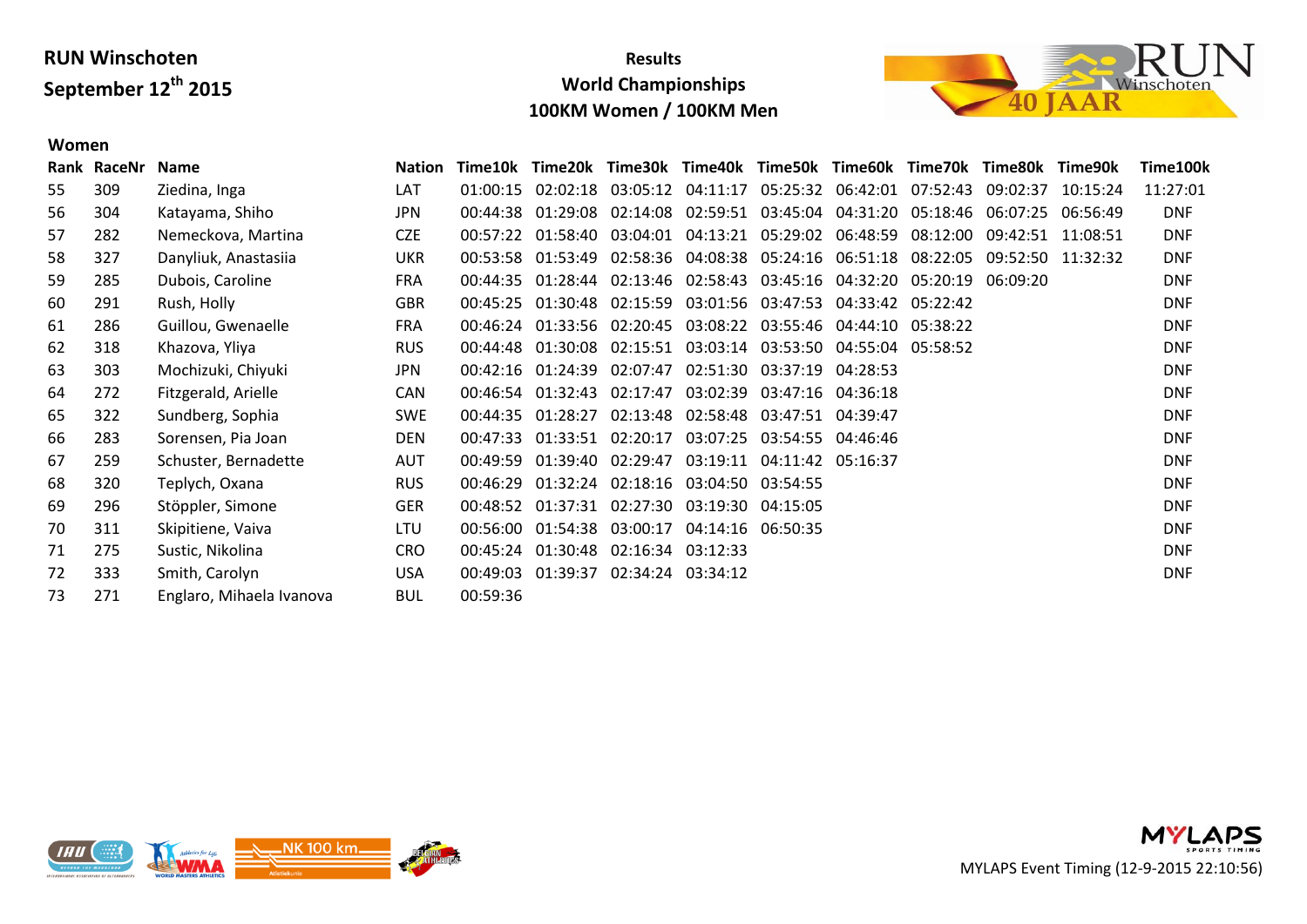## **Results World Championships 100KM Women / 100KM Men**



#### **Men**

|     | Rank RaceNr  | <b>Name</b>             | <b>Nation</b> |          |                   | Time10k Time20k Time30k Time40k Time50k Time60k Time70k Time80k Time90k          |                                                                |                   |                   |                   |                   |                   | Time100k |
|-----|--------------|-------------------------|---------------|----------|-------------------|----------------------------------------------------------------------------------|----------------------------------------------------------------|-------------------|-------------------|-------------------|-------------------|-------------------|----------|
| 1   | 133          | Buud, Jonas             | <b>SWE</b>    |          |                   | 00:38:02 01:15:36 01:53:19 02:31:26 03:09:36 03:47:44 04:25:50 05:04:11 05:43:11 |                                                                |                   |                   |                   |                   |                   | 06:22:44 |
| 2   | 66           | Cuevas, Asier           | <b>ESP</b>    | 00:39:05 | 01:17:27          |                                                                                  | 01:56:22 02:34:22 03:12:17 03:50:01 04:28:26                   |                   |                   |                   | 05:07:57          | 05:50:51          | 06:35:49 |
| 3   | 94           | Calcaterra, Giorgio     | <b>ITA</b>    |          | 00:38:03 01:16:40 |                                                                                  | 01:54:58 02:33:22 03:11:55 03:50:41 04:31:00                   |                   |                   |                   | 05:13:09          | 05:55:57          | 06:36:49 |
| 4   | 125          | Larkin, Vasiliy         | <b>RUS</b>    |          |                   | 00:38:03  01:15:36  01:53:19  02:32:01  03:11:07  03:50:04  04:29:18             |                                                                |                   |                   |                   | 05:08:50 05:50:10 |                   | 06:38:48 |
| 5   | 24           | Decock, Wouter          | <b>BEL</b>    | 00:39:20 | 01:18:14          |                                                                                  | 01:57:15 02:36:13                                              | 03:15:24          |                   | 03:54:51 04:34:54 | 05:15:43          | 05:58:34          | 06:41:27 |
| 6   | 134          | Fagerlund, Fritjof      | <b>SWE</b>    |          |                   | 00:38:56 01:18:14 01:57:17 02:36:13 03:15:25 03:54:52 04:34:46                   |                                                                |                   |                   |                   | 05:15:43 05:58:39 |                   | 06:42:51 |
| 7   | 127          | Chudykov, Vsevolod      | <b>RUS</b>    |          |                   | 00:39:21  01:18:13  01:57:14  02:36:13  03:15:26  03:55:33  04:37:05             |                                                                |                   |                   |                   | 05:19:59 06:00:45 |                   | 06:43:13 |
| 8   | 73           | Bellanca, Jerome        | <b>FRA</b>    | 00:39:20 | 01:18:14          |                                                                                  | 01:57:15 02:36:14 03:15:25 03:54:52 04:35:19                   |                   |                   |                   |                   | 05:16:35 05:59:12 | 06:43:41 |
| 9   | 86           | Neuschwander, Florian   | <b>GER</b>    |          | 00:40:45 01:21:08 |                                                                                  | 02:01:32 02:43:24 03:24:23 04:06:17                            |                   |                   | 04:48:39          | 05:29:41 06:11:44 |                   | 06:49:13 |
| 10  | 112          | Sorokin, Aleksandr      | <b>LTU</b>    |          | 00:39:08 01:17:27 |                                                                                  | 01:55:27 02:34:25 03:15:17 03:55:31 04:37:23                   |                   |                   |                   | 05:20:56 06:05:10 |                   | 06:50:34 |
| 11  | 99           | Itagaki, Tatsuya        | <b>JPN</b>    | 00:38:03 | 01:15:36          |                                                                                  | 01:53:19 02:31:27                                              | 03:11:55 03:56:10 |                   | 04:38:01          | 05:21:30 06:08:17 |                   | 06:52:37 |
| 12  | 80           | Holgate, Craig          | <b>GBR</b>    |          |                   | 00:41:46 01:22:54 02:03:57 02:44:35 03:25:03                                     |                                                                |                   |                   | 04:06:15 04:47:18 | 05:28:52 06:10:55 |                   | 06:53:32 |
| 13  | 137          | Jannborg, Henrik        | <b>SWE</b>    |          | 00:41:05 01:22:07 |                                                                                  | 02:03:03 02:43:55 03:24:49                                     |                   |                   | 04:06:15 04:47:18 | 05:28:52 06:10:55 |                   | 06:54:05 |
| 14  | 91           | Achmuller, Hermann      | <b>ITA</b>    |          | 00:41:46 01:22:54 |                                                                                  | 02:03:58 02:44:22 03:24:59                                     |                   |                   | 04:06:16 04:47:18 | 05:28:52 06:10:52 |                   | 06:54:50 |
| 15  | 142          | Stepanenko, Pavlo       | <b>UKR</b>    |          |                   | 00:38:03  01:16:08  01:54:18  02:32:51  03:13:35  03:57:16  04:44:50             |                                                                |                   |                   |                   | 05:27:50 06:10:55 |                   | 06:56:02 |
| 16  | 143          | Holovnytskyy, Oleksandr | <b>UKR</b>    | 00:38:02 | 01:16:08          |                                                                                  | 01:54:18 02:32:51 03:13:35 03:57:16                            |                   |                   | 04:44:50          | 05:27:50 06:10:55 |                   | 06:56:03 |
| 17  | 82           | Scotney, Marcus         | <b>GBR</b>    |          |                   | 00:41:45  01:22:54  02:03:58  02:44:40  03:24:59                                 |                                                                |                   |                   | 04:06:17 04:47:50 | 05:30:40 06:13:36 |                   | 06:56:12 |
| 18  | 75           | Bordet, Dominique       | <b>FRA</b>    |          |                   | 00:41:49  01:23:11  02:04:34  02:45:59  03:27:58                                 |                                                                |                   | 04:08:31 04:48:39 |                   | 05:29:18 06:11:37 |                   | 06:56:14 |
| 19  | 9            | Davies, Brendan         | <b>AUS</b>    | 00:40:45 | 01:21:03          |                                                                                  | 02:01:18 02:41:34 03:21:44                                     |                   | 04:02:25          | 04:43:17          | 05:24:57          | 06:08:19          | 06:56:38 |
| 20  | 79           | Andrieu, Jerome         | <b>FRA</b>    | 00:41:49 |                   | 01:22:54 02:04:16 02:45:42 03:26:59                                              |                                                                |                   | 04:08:39          | 04:51:18          | 05:33:44 06:16:06 |                   | 06:57:49 |
| 21  | 150          | Binder, Joseph          | <b>USA</b>    |          | 00:41:05 01:22:09 |                                                                                  | 02:03:03 02:43:55 03:24:49                                     |                   |                   | 04:06:15 04:47:19 | 05:29:50 06:14:04 |                   | 06:58:04 |
| 22  | $\mathbf{1}$ | Norden van, Pascal      | <b>NED</b>    | 00:41:05 | 01:22:06          |                                                                                  | 02:02:36 02:42:16 03:21:53                                     |                   | 04:02:43          | 04:44:52          | 05:28:21 06:13:41 |                   | 06:58:07 |
| 23  | 96           | Zambelli, Andrea        | <b>ITA</b>    |          |                   | 00:42:34 01:24:16 02:06:08 02:47:57 03:29:55 04:11:50 04:53:49                   |                                                                |                   |                   |                   | 05:35:46 06:17:57 |                   | 07:00:51 |
| 24  | 152          | Flaherty, Matthew       | <b>USA</b>    | 00:40:02 |                   | 01:19:54 02:00:11 02:41:00 03:21:58                                              |                                                                |                   | 04:04:13          | 04:48:16          | 05:32:22 06:17:10 |                   | 07:01:08 |
| 25  | 11           | Keem, Barry             | <b>AUS</b>    | 00:40:44 | 01:21:03          | 02:01:17                                                                         |                                                                | 02:41:35 03:22:14 | 04:03:58          | 04:46:34          | 05:30:23 06:15:12 |                   | 07:01:50 |
| -26 | 153          | Omine, Chikara          | <b>USA</b>    |          | 00:40:45 01:21:03 |                                                                                  | 02:01:18 02:41:34 03:21:44 04:04:36 04:52:51 05:35:30 06:17:47 |                   |                   |                   |                   |                   | 07:02:14 |
| 27  | 92           | Beatrici, Silvano       | <b>ITA</b>    |          |                   | 00:42:01 01:23:46 02:05:09 02:46:39 03:27:38 04:09:33 04:51:33 05:34:22 06:17:58 |                                                                |                   |                   |                   |                   |                   | 07:03:19 |
|     |              |                         |               |          |                   |                                                                                  |                                                                |                   |                   |                   |                   |                   |          |



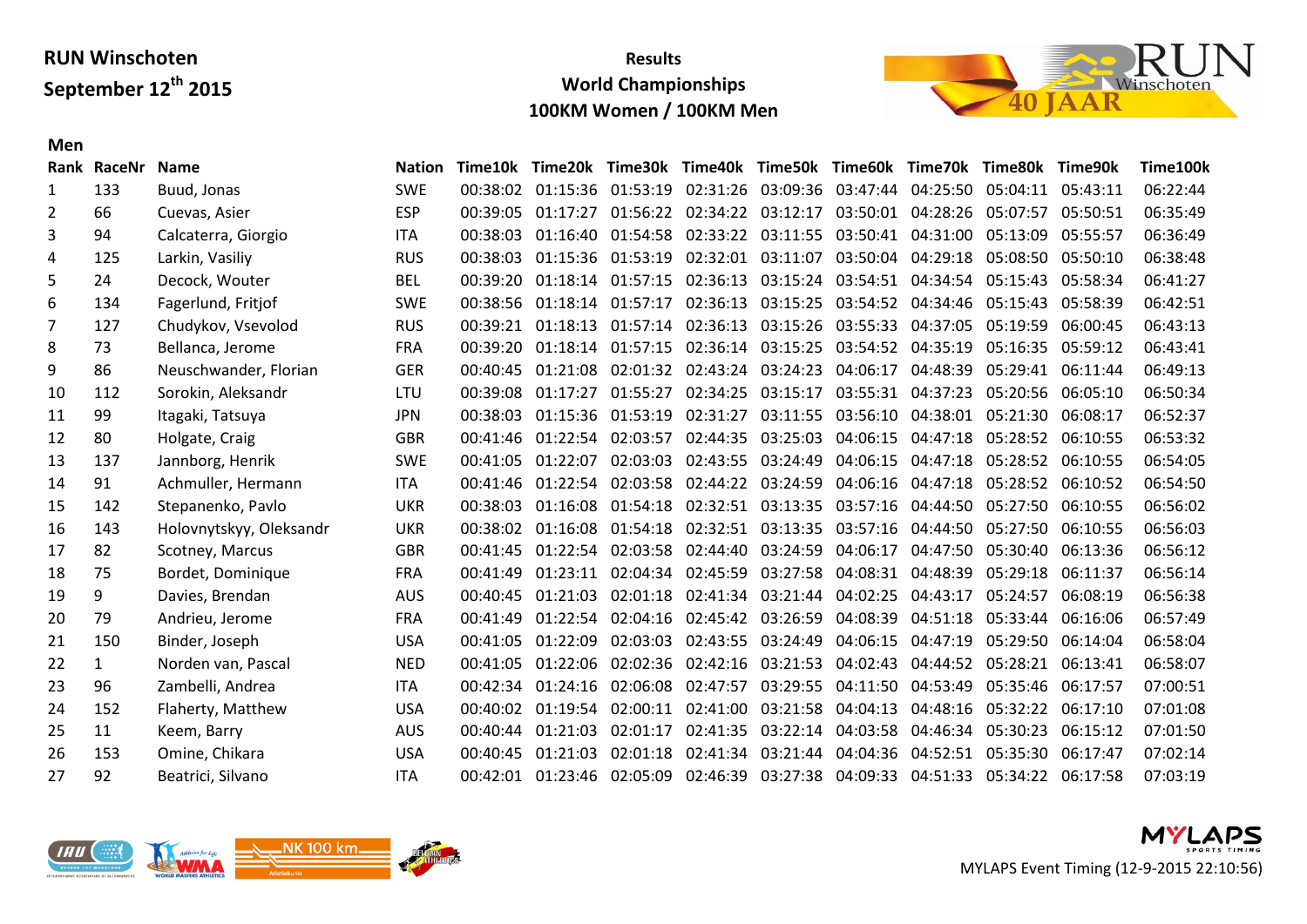**Men**

#### **Results World Championships 100KM Women / 100KM Men**



#### **Rank RaceNr Name Nation Time10k Time20k Time30k Time40k Time50k Time60k Time70k Time80k Time90k Time100k** 154 Walmsley, James USA 00:38:03 01:14:25 01:50:53 02:27:41 03:05:31 03:47:08 04:35:21 05:35:34 06:21:56 07:05:19 77 Dubreucq, Ludovic FRA 00:41:45 01:22:53 02:03:57 02:44:22 03:23:08 04:03:25 04:46:35 05:31:20 06:17:39 07:06:49 68 Ansio, Henri FIN 00:41:21 01:21:58 02:03:03 02:43:56 03:24:58 04:06:37 04:49:10 05:34:56 06:22:39 07:07:13 129 Ponomarev, Timur RUS 00:40:18 01:21:46 02:02:54 02:43:54 03:25:36 04:08:33 04:52:17 05:36:39 06:21:09 07:08:29 119 Risa, Jarle NOR 00:40:03 01:19:29 01:58:54 02:38:41 03:19:08 04:00:27 04:45:37 05:36:34 06:25:40 07:11:14 95 Ferrari, Marco ITA 00:42:00 01:23:46 02:05:09 02:46:39 03:27:39 04:09:33 04:52:17 05:37:28 06:24:46 07:11:31 149 Accardo, Nick USA 00:41:05 01:22:09 02:03:03 02:43:53 03:22:45 04:03:02 04:49:29 05:36:12 06:24:46 07:13:22 97 Hara, Yoshikazu JPN 00:41:01 01:21:03 02:01:18 02:41:34 03:21:58 04:04:32 04:53:07 05:42:39 06:29:35 07:13:33 93 Bravi, Paolo ITA 00:42:14 01:23:50 02:05:35 02:47:12 03:29:16 04:11:22 04:53:49 05:39:52 06:28:12 07:15:30 141 Kaya, Murat TUR 00:39:27 01:19:26 02:00:13 02:41:15 03:24:17 04:11:12 05:00:11 05:44:54 06:30:49 07:15:47 62 Hansen, Brian Arreborg DEN 00:42:21 01:24:16 02:06:08 02:48:07 03:30:46 04:13:35 04:57:05 05:42:03 06:28:49 07:16:16 87 Sommer, Michael GER 00:43:20 01:26:17 02:09:34 02:52:41 03:36:15 04:19:57 05:04:16 05:48:46 06:33:30 07:16:49 118 Bergersen, Erik NOR 00:42:30 01:25:06 02:08:04 02:50:38 03:33:33 04:16:36 05:01:11 05:46:53 06:32:23 07:17:59 70 Kukko, Jyrki FIN 00:43:34 01:27:31 02:11:38 02:55:55 03:40:34 04:24:42 05:07:30 05:51:27 06:36:21 07:21:40 100 Takada, Yoshiki JPN 00:40:21 01:19:55 02:00:09 02:41:16 03:26:40 04:14:18 05:01:21 05:48:30 06:35:49 07:21:52 12 Heyden, Andy AUS 00:42:48 01:25:23 02:08:12 02:50:46 03:33:35 04:17:09 05:02:16 05:48:55 06:36:13 07:25:06 58 Oralek, Daniel CZE 00:40:17 01:20:10 02:00:07 02:40:01 03:20:39 04:03:19 04:54:52 05:47:23 06:40:01 07:25:48 63 Jorgensen, Mathias DEN 00:42:34 01:25:05 02:07:31 02:49:51 03:33:00 04:17:21 05:02:16 05:48:51 06:37:58 07:26:37 130 Makarov, Vladislav RUS 00:42:01 01:24:16 02:07:31 02:51:06 03:34:16 04:19:33 05:07:02 05:53:34 06:41:22 07:27:49 120 Taranger, Bjørn Tore NOR 00:41:04 01:22:22 02:04:07 02:47:19 03:32:30 04:18:29 05:06:00 05:54:17 06:43:01 07:28:02 126 Motorin, Ivan RUS 00:39:20 01:18:13 01:57:14 02:36:12 03:15:24 03:54:58 04:40:38 05:32:03 06:28:46 07:29:10 37 Silva, Farnese Borges BRA 00:41:33 01:22:04 02:02:36 02:43:07 03:24:49 04:08:36 04:57:34 05:48:02 06:39:11 07:29:19 110 Babris, Maris LAT 00:41:04 01:21:08 02:01:18 02:42:03 03:26:29 04:14:15 05:03:13 05:52:31 06:41:50 07:29:34 69 Halme, Tomi FIN 00:42:10 01:24:42 02:07:50 02:50:47 03:34:35 04:20:09 05:07:12 05:54:33 06:42:35 07:30:36 5 Mans, Pieter NED 00:42:44 01:25:35 02:08:30 02:50:55 03:33:51 04:18:09 05:01:22 05:46:36 06:34:17 07:30:53 136 Holmsäter, Linus SWE 00:41:01 01:21:27 02:02:00 02:43:23 03:24:49 04:07:11 04:57:13 05:45:50 06:39:51 07:32:42 108 Simanovich, Edgars LAT 00:43:20 01:27:03 02:11:11 02:55:08 03:39:47 04:25:17 05:10:02 05:56:00 06:44:24 07:33:29



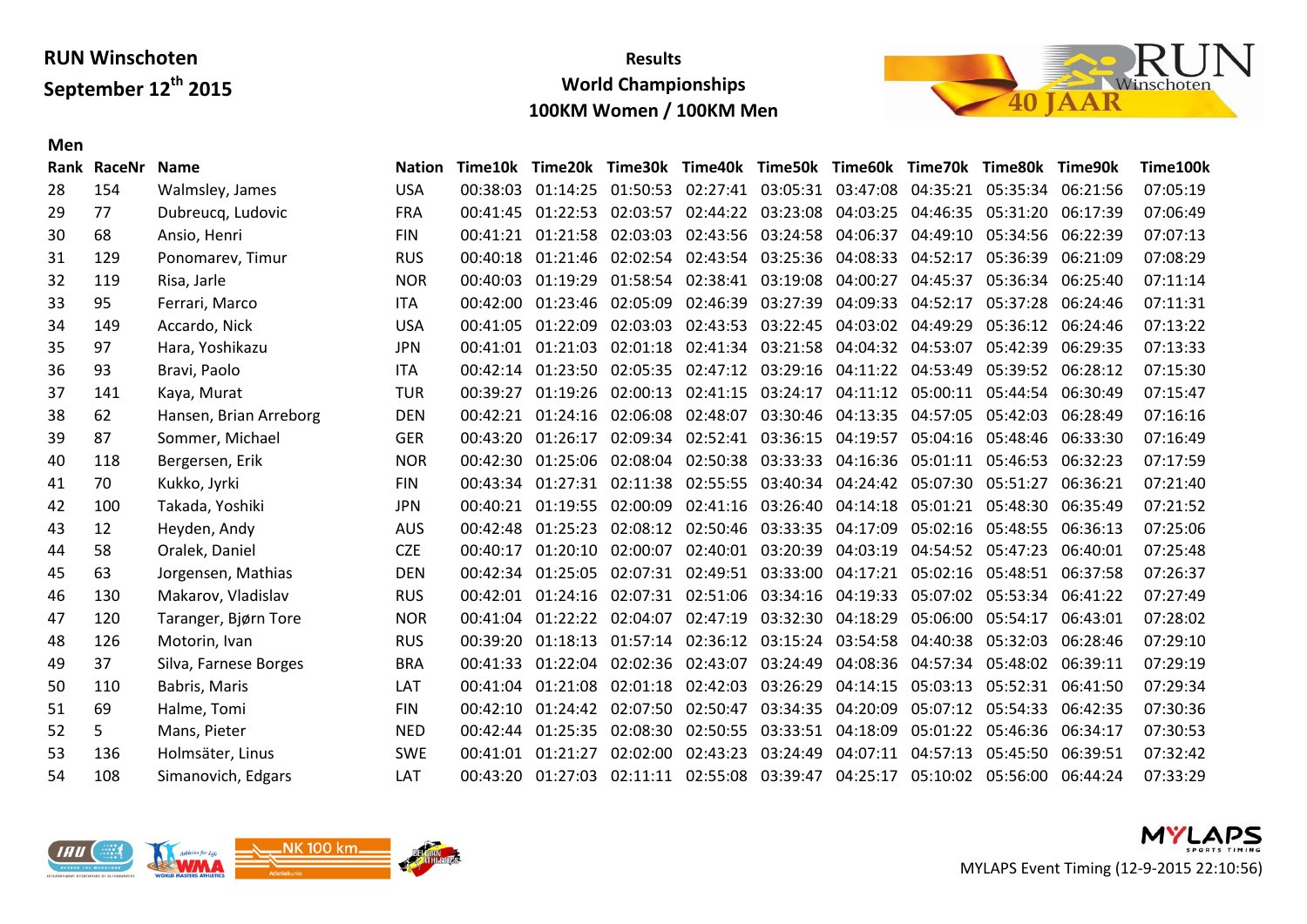## **Results World Championships 100KM Women / 100KM Men**



#### **Men**

|    | Rank RaceNr    | <b>Name</b>                  | <b>Nation</b> | Time10k  |                   | Time20k Time30k Time40k Time50k Time60k Time70k Time80k Time90k                  |                                              |                            |                            |                   |                   |                   | Time100k |
|----|----------------|------------------------------|---------------|----------|-------------------|----------------------------------------------------------------------------------|----------------------------------------------|----------------------------|----------------------------|-------------------|-------------------|-------------------|----------|
| 55 | 10             | Mullins, Gary                | <b>AUS</b>    |          |                   | 00:41:58 01:23:08 02:03:41 02:43:49                                              |                                              | 03:24:56 04:12:44 05:06:43 |                            |                   | 05:53:58 06:41:49 |                   | 07:34:14 |
| 56 | 33             | Espirito Santo, Marcos Paulo | <b>BRA</b>    |          |                   | 00:44:02 01:27:06 02:09:53 02:52:41 03:35:14 04:18:58 05:03:33                   |                                              |                            |                            |                   |                   | 05:53:42 06:47:29 | 07:35:19 |
| 57 | 27             | Mertens, Gert                | <b>BEL</b>    |          |                   | 00:43:21 01:27:10 02:10:33 02:55:03                                              |                                              |                            | 03:39:01 04:24:07          | 05:10:39          | 05:57:57          | 06:46:15          | 07:37:27 |
| 58 | 60             | Velicka, Ondrej              | <b>CZE</b>    |          | 00:45:24 01:30:21 |                                                                                  | 02:14:39 02:59:19                            | 03:44:32                   |                            | 04:30:42 05:17:24 |                   | 06:04:26 06:51:05 | 07:37:47 |
| 59 | 57             | Brunner, Radek               | <b>CZE</b>    |          |                   | 00:40:18 01:20:12 02:00:35 02:41:19                                              |                                              | 03:22:23                   |                            | 04:06:54 04:57:20 | 05:56:35 06:49:17 |                   | 07:41:07 |
| 60 | 14             | Overend, David               | <b>AUS</b>    |          |                   | 00:42:45 01:25:05 02:07:51 02:50:20 03:33:12 04:18:08 05:06:00                   |                                              |                            |                            |                   | 05:56:26 06:50:16 |                   | 07:42:39 |
| 61 | 90             | Whyte, Keith                 | IRL           | 00:42:08 | 01:23:52          |                                                                                  | 02:06:09 02:48:22 03:32:00                   |                            |                            | 04:21:36 05:17:09 |                   | 06:09:30 06:57:00 | 07:43:52 |
| 62 | 20             | Buchgeher, Reinhard          | <b>AUT</b>    |          |                   | 00:43:45 01:25:36 02:07:32 02:49:18 03:30:51 04:13:35 05:03:56                   |                                              |                            |                            |                   | 06:07:42 06:55:00 |                   | 07:45:18 |
| 63 | 98             | Nagata, Tsutomu              | <b>JPN</b>    |          |                   | 00:40:02 01:19:54 02:00:14 02:45:05 03:42:05                                     |                                              |                            | 04:30:50 05:17:49          |                   |                   | 06:10:31 07:02:10 | 07:45:57 |
| 64 | 16             | Sageder, Andreas             | <b>AUT</b>    |          | 00:45:26 01:29:53 |                                                                                  | 02:14:31 02:58:47                            | 03:44:18                   |                            | 04:30:50 05:18:46 |                   | 06:07:24 06:58:18 | 07:47:17 |
| 65 | 135            | Verme, Patrik                | <b>SWE</b>    |          |                   | 00:38:56 01:18:15 01:57:59 02:38:27                                              |                                              |                            | 03:22:16 04:19:04 05:15:07 |                   |                   | 06:06:42 06:57:08 | 07:48:55 |
| 66 | 26             | Casier, Gino                 | <b>BEL</b>    |          |                   | 00:43:16 01:26:41 02:11:10 02:55:17                                              |                                              | 03:40:18                   |                            | 04:25:32 05:12:01 | 06:01:20          | 06:56:52          | 07:54:11 |
| 67 | 44             | Loutitt, Jason               | <b>CAN</b>    |          | 00:41:21 01:22:07 |                                                                                  | 02:02:17 02:44:15                            | 03:29:07                   |                            | 04:19:03 05:26:19 | 06:20:14          | 07:09:34          | 07:56:24 |
| 68 | 38             | Alves dos Santos, Cleiser    | <b>BRA</b>    |          |                   | 00:38:24 01:18:11 01:58:58 02:41:44 03:26:16 04:14:51 05:24:04                   |                                              |                            |                            |                   |                   | 06:16:38 07:04:24 | 07:58:26 |
| 69 | 55             | Slovinac, Hrvoje-Lovelos     | <b>CRO</b>    |          | 00:45:55 01:30:48 | 02:15:59 03:00:27                                                                |                                              | 03:45:21                   |                            | 04:32:12 05:22:11 |                   | 06:21:43 07:14:47 | 08:01:31 |
| 70 | 76             | Chartoire, Fabien            | <b>FRA</b>    |          | 00:41:45 01:22:55 |                                                                                  | 02:04:16 02:45:42 03:26:59                   |                            |                            | 04:10:58 05:17:56 |                   | 06:19:08 07:15:54 | 08:05:14 |
| 71 | 19             | Hartl, Herbert               | <b>AUT</b>    |          | 00:49:49 01:39:39 |                                                                                  | 02:28:52 03:17:52 04:06:18 04:54:08 05:41:49 |                            |                            |                   | 06:29:31 07:18:56 |                   | 08:07:22 |
| 72 | 15             | Morawetz, Hubert             | <b>AUT</b>    |          | 00:46:24 01:32:49 |                                                                                  | 02:17:48 03:02:36 03:47:34                   |                            |                            | 04:33:42 05:28:56 |                   | 06:24:12 07:19:20 | 08:09:26 |
| 73 | 84             | Hans, Jan-Hendrik            | <b>GER</b>    |          | 00:45:24 01:29:53 |                                                                                  | 02:11:57 02:53:56 03:35:59                   |                            |                            | 04:19:54 05:07:09 |                   | 06:03:41 07:03:24 | 08:10:18 |
| 74 | 45             | Takacs, Adam                 | <b>CAN</b>    | 00:43:17 |                   | 01:27:11 02:11:36 02:56:22 03:44:31 04:35:28 05:34:19                            |                                              |                            |                            |                   |                   | 06:28:33 07:17:14 | 08:11:52 |
| 75 | 145            | Chornyi, Taras               | <b>UKR</b>    | 00:44:57 | 01:29:48          |                                                                                  | 02:15:13 03:01:06 03:48:06 04:36:21 05:25:49 |                            |                            |                   |                   | 06:17:36 07:13:11 | 08:13:14 |
| 76 | 21             | Gratzl, Karl                 | <b>AUT</b>    | 00:46:31 | 01:32:49          |                                                                                  | 02:20:21 03:08:38                            | 04:00:25                   |                            | 04:55:25 05:47:01 | 06:38:54 07:29:23 |                   | 08:16:18 |
| 77 | $\overline{7}$ | Nekmouche, Mohamed           | <b>ALG</b>    | 00:41:05 |                   | 01:22:11 02:04:32 02:48:00 03:36:13                                              |                                              |                            |                            | 04:32:41 05:23:36 |                   | 06:20:40 07:15:34 | 08:17:23 |
| 78 | 71             | Talvitie, Tapio              | <b>FIN</b>    |          | 00:43:54 01:29:11 |                                                                                  | 02:15:06 03:01:51 03:50:36                   |                            | 04:39:57 05:30:46          |                   |                   | 06:23:33 07:18:57 | 08:18:10 |
| 79 | 115            | Bauzys, Vaidotas             | LTU           | 00:47:21 | 01:34:54          | 02:21:30                                                                         | 03:08:53                                     | 03:56:50                   | 04:47:29                   | 05:39:13          | 06:33:02          | 07:27:32          | 08:18:45 |
| 80 | 103            | Park, Seungryul              | <b>KOR</b>    | 00:46:28 |                   | 01:31:36 02:16:47 03:02:26 03:51:47                                              |                                              |                            | 04:42:47                   | 05:41:34          |                   | 06:34:21 07:25:28 | 08:20:29 |
| 81 | 48             | Vaz Cabral, José Daniel      | <b>CPV</b>    |          |                   | 00:42:02 01:23:46 02:05:54 02:51:50 03:41:38 04:38:35 05:31:56 06:34:29 07:29:33 |                                              |                            |                            |                   |                   |                   | 08:21:52 |



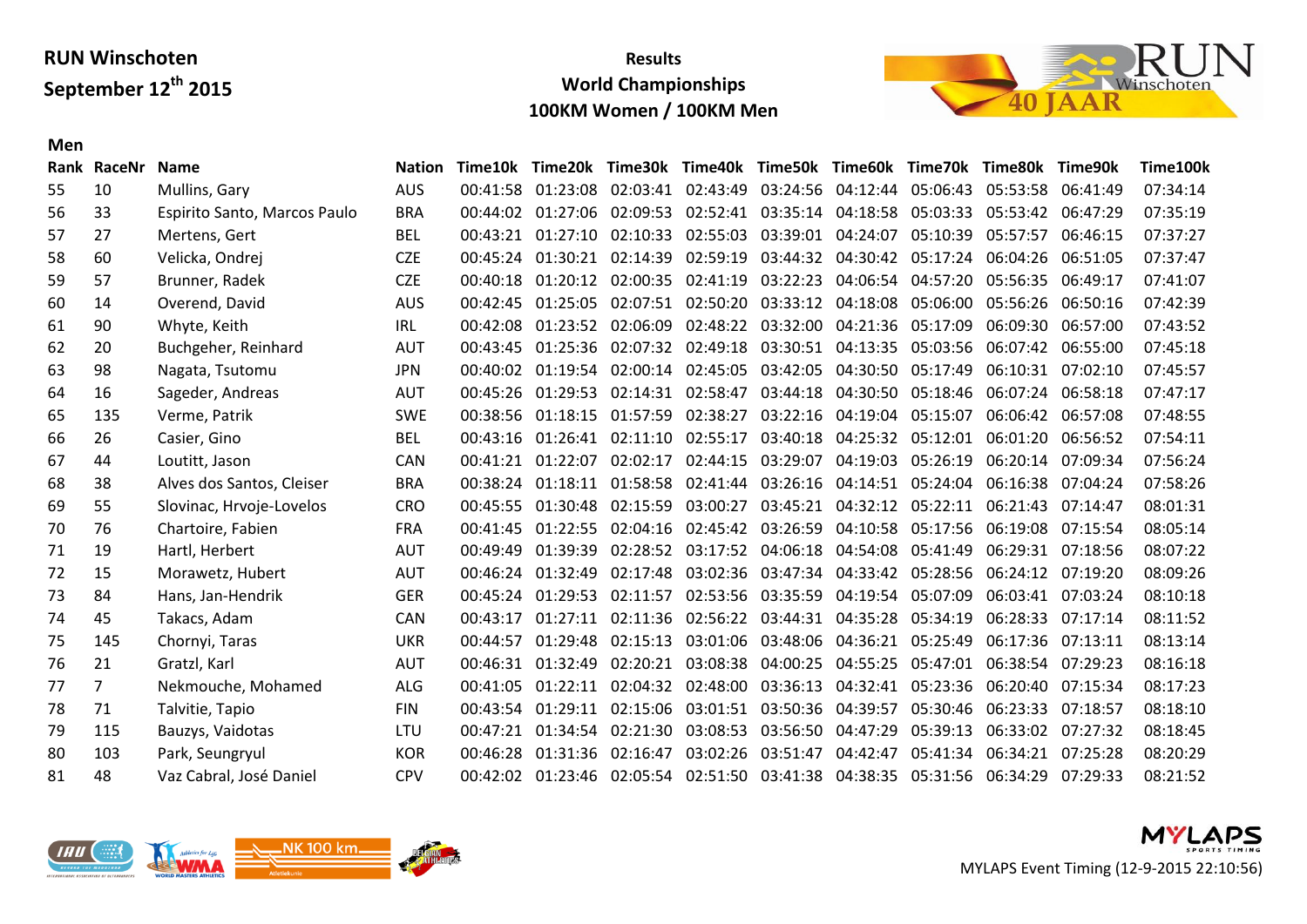**Men**

## **Results World Championships 100KM Women / 100KM Men**



|     | Rank RaceNr | <b>Name</b>                 | <b>Nation</b> |          |                                     |          | Time10k Time20k Time30k Time40k Time50k Time60k Time70k Time80k |          |                            |                   | Time90k  | Time100k   |
|-----|-------------|-----------------------------|---------------|----------|-------------------------------------|----------|-----------------------------------------------------------------|----------|----------------------------|-------------------|----------|------------|
| 82  | 114         | Zlabys, Vaidas              | <b>LTU</b>    | 00:45:29 | 01:30:07 02:15:37                   |          | 03:00:24 03:44:04 04:28:29                                      |          |                            | 05:17:18 06:23:07 | 07:19:42 | 08:25:01   |
| 83  | 160         | Lee, Kwangyeor              | <b>KOR</b>    | 00:46:28 | 01:31:36 02:16:47                   |          | 03:02:27 03:51:47                                               |          | 04:42:47 05:41:34 06:38:40 |                   | 07:34:15 | 08:26:42   |
| 84  | 42          | Tabelev, Oleg               | CAN           | 00:46:59 | 01:32:42 02:17:47                   | 03:02:39 | 03:49:25                                                        | 04:40:15 | 05:40:01                   | 06:38:37          | 07:36:32 | 08:26:52   |
| 85  | 4           | Krotwaar, Luc               | <b>NED</b>    | 00:48:41 | 01:36:20 02:23:03                   |          | 03:09:23 03:56:39                                               | 04:44:15 |                            | 05:33:41 06:29:13 | 07:37:22 | 08:27:33   |
| 86  | 146         | Nikulin, Oleksandr          | <b>UKR</b>    | 00:49:19 |                                     |          | 01:37:21 02:25:48 03:13:59 04:03:02 04:53:42 05:44:04 06:37:46  |          |                            |                   | 07:31:57 | 08:27:50   |
| 87  | 22          | Wakoning, Walter            | <b>AUT</b>    | 00:46:24 |                                     |          | 01:31:31 02:16:13 03:01:30 03:47:30 04:36:26 05:31:31 06:32:43  |          |                            |                   | 07:32:36 | 08:34:43   |
| 88  | 59          | Sedlak, Pvel                | <b>CZE</b>    | 00:46:52 |                                     |          | 01:35:06 02:23:56 03:13:54 04:03:28                             | 04:53:48 | 05:48:05                   | 06:42:42          | 07:38:40 | 08:35:03   |
| 89  | 3           | Boone, Dave                 | <b>NED</b>    | 00:47:22 |                                     |          | 01:34:37 02:21:59 03:09:37 03:57:45 04:45:21 05:33:24 06:21:50  |          |                            |                   | 07:20:46 | 08:40:46   |
| 90  | 124         | Bedkowski, Jacek            | POL           | 00:51:08 |                                     |          | 01:40:38 02:30:03 03:20:01 04:08:40                             |          | 05:01:29 05:58:51 06:53:38 |                   | 07:47:25 | 08:48:26   |
| 91  | 61          | Jaroslav, Bohdal            | <b>CZE</b>    | 00:50:09 | 01:39:30 02:28:39                   |          | 03:18:44 04:08:11                                               | 05:00:38 | 05:54:10 06:51:25          |                   | 07:53:25 | 08:52:01   |
| 92  | 28          | Bula, Dzmitry               | <b>BLR</b>    | 00:43:21 |                                     |          | 01:26:41 02:10:45 02:55:35 03:42:38                             |          | 04:39:35 05:49:22 06:56:40 |                   | 08:00:13 | 08:54:03   |
| 93  | 30          | Rymasheuski, Aliaksandr     | <b>BLR</b>    | 00:45:04 |                                     |          | 01:30:24 02:15:15 03:01:17 03:49:45 04:44:17 05:44:43           |          |                            | 06:47:44          | 07:56:20 | 08:55:54   |
| 94  | 140         | Kao, Chih-Ming              | <b>TPE</b>    | 00:48:43 |                                     |          | 01:37:11 02:26:51 03:17:10 04:09:14                             | 05:03:02 |                            | 06:00:16 06:59:34 | 07:58:31 | 08:58:14   |
| 95  | 148         | Dzhadan, Ievgen             | <b>UKR</b>    | 00:49:50 |                                     |          | 01:38:15 02:27:56 03:18:16 04:12:21                             |          | 05:09:46 06:13:37          | 07:13:07          | 08:07:25 | 09:00:15   |
| 96  | 111         | Zajanckauskas, Rytis        | LTU           | 00:47:21 |                                     |          | 01:34:54 02:21:30 03:08:55 03:56:50 04:50:21 05:50:00 06:54:19  |          |                            |                   | 07:59:52 | 09:05:59   |
| 97  | 29          | Navitski, Ihar              | <b>BLR</b>    | 00:43:21 | 01:29:05 02:15:41 03:03:21          |          | 03:53:02                                                        | 04:45:36 | 05:49:23                   | 06:58:25          | 07:59:26 | 09:07:58   |
| 98  | 122         | Matusiak, Tomasz            | <b>POL</b>    | 00:51:50 | 01:44:36 02:35:57                   |          | 03:29:47 04:25:14 05:24:50 06:26:06 07:34:00                    |          |                            |                   | 08:44:10 | 09:35:06   |
| 99  | 104         | Lee, Mansik                 | <b>KOR</b>    | 00:46:47 | 01:35:45 02:28:48                   |          | 03:26:55 04:25:50                                               |          | 05:26:52 06:33:23 07:37:12 |                   | 08:41:40 | 09:45:52   |
| 100 | 43          | Kahtava, Adam               | <b>CAN</b>    | 00:45:17 | 01:29:53 02:14:32 02:59:23          |          | 03:45:57                                                        | 04:38:25 | 06:17:48                   | 07:36:03          | 08:42:39 | 09:51:53   |
| 101 | 139         | Yu, Yen-Lung                | <b>TPE</b>    | 00:48:43 | 01:37:08 02:28:43                   |          | 03:21:13 04:21:25                                               | 05:27:44 | 06:32:09                   | 07:38:57          | 08:50:51 | 09:53:52   |
| 102 | 56          | Sakota, Ivica               | <b>CRO</b>    | 00:53:12 | 01:46:00 02:38:21 03:30:59          |          | 04:24:53                                                        |          | 05:18:30 06:31:16 07:39:52 |                   | 08:46:26 | 09:54:19   |
| 103 | 49          | Semedo Moreira, Nataniel    | <b>CPV</b>    | 00:42:37 | 01:24:21 02:07:31 02:54:15          |          | 03:50:28                                                        | 05:06:55 | 06:27:07                   | 07:29:53          | 08:46:37 | 09:54:19   |
| 104 | 50          | Silva Tavares, Orlando      | <b>CPV</b>    | 00:43:48 | 01:28:27 02:18:36 03:12:10 04:16:17 |          |                                                                 | 05:23:23 |                            | 06:36:26 07:43:54 | 08:56:17 | 10:04:22   |
| 105 | 32          | Novikau, Yury               | <b>BLR</b>    | 00:43:21 | 01:25:01 02:07:23                   | 02:54:23 | 04:30:58                                                        | 05:25:55 |                            | 06:27:36 07:34:04 | 08:46:39 | 10:32:20   |
| 106 | 102         | Jeon, Seong Ha              | <b>KOR</b>    | 00:55:27 | 01:47:09 02:41:50 03:43:33          |          | 04:47:20                                                        | 05:54:47 |                            | 06:59:46 08:10:34 | 09:20:13 | 10:32:52   |
|     | 151         | Bitter, Zach                | <b>USA</b>    | 00:38:54 | 01:17:52 01:56:49                   | 02:35:30 | 03:14:43                                                        | 03:54:52 | 04:36:44 05:20:41          |                   |          | <b>DNF</b> |
|     | 35          | Batista de Oliveira, Marcio | <b>BRA</b>    | 00:41:33 |                                     |          | 01:28:07 02:23:39 03:18:48 04:23:09                             | 05:23:58 | 06:33:30 07:38:52          |                   |          | <b>DNF</b> |